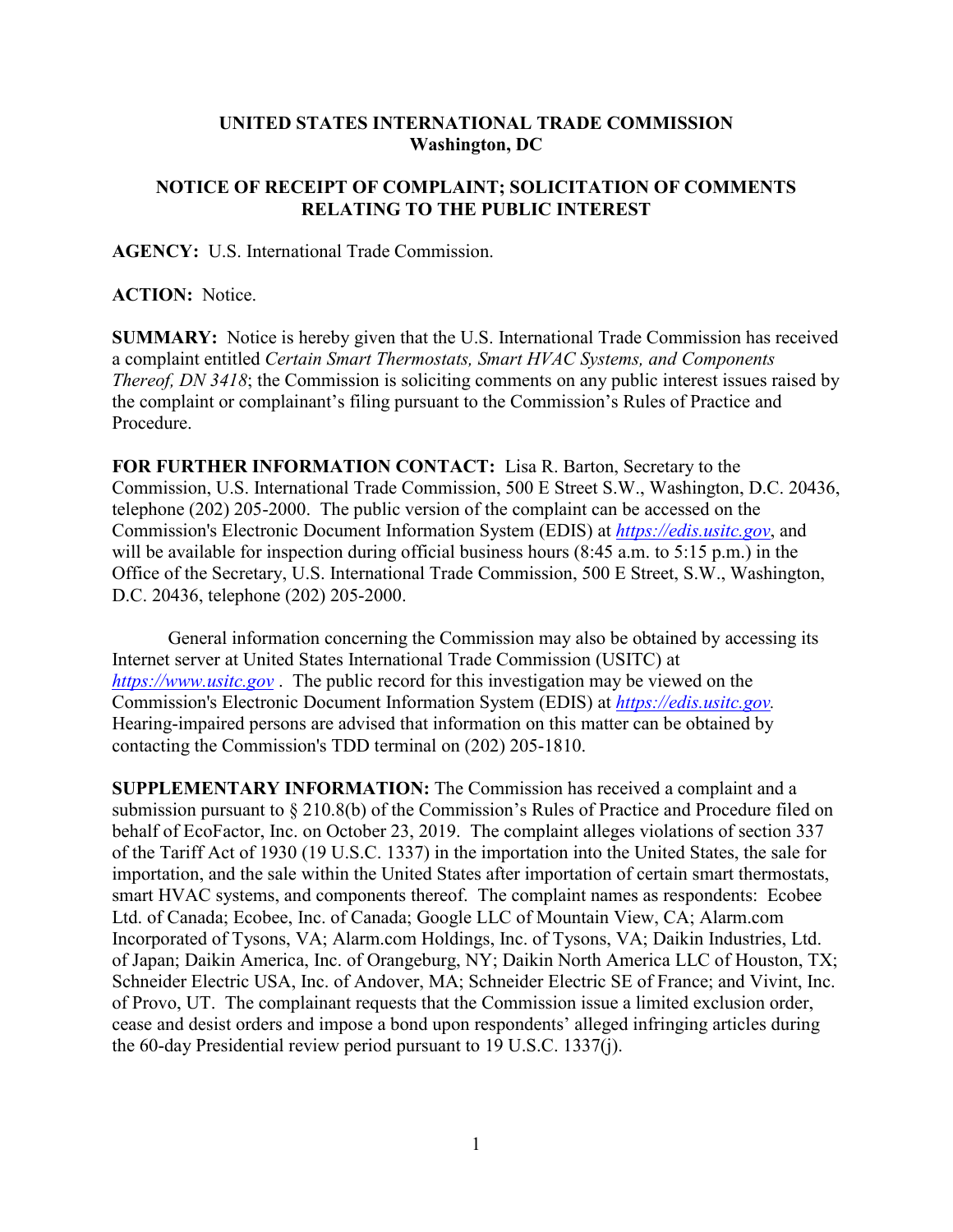Proposed respondents, other interested parties, and members of the public are invited to file comments on any public interest issues raised by the complaint or  $\S 210.8(b)$  filing. Comments should address whether issuance of the relief specifically requested by the complainant in this investigation would affect the public health and welfare in the United States, competitive conditions in the United States economy, the production of like or directly competitive articles in the United States, or United States consumers.

In particular, the Commission is interested in comments that:

- (i) explain how the articles potentially subject to the requested remedial orders are used in the United States;
- (ii) identify any public health, safety, or welfare concerns in the United States relating to the requested remedial orders;
- (iii) identify like or directly competitive articles that complainant, its licensees, or third parties make in the United States which could replace the subject articles if they were to be excluded;
- (iv) indicate whether complainant, complainant's licensees, and/or third party suppliers have the capacity to replace the volume of articles potentially subject to the requested exclusion order and/or a cease and desist order within a commercially reasonable time; and
- (v) explain how the requested remedial orders would impact United States consumers.

Written submissions on the public interest must be filed no later than by close of business, eight calendar days after the date of publication of this notice in the Federal Register. There will be further opportunities for comment on the public interest after the issuance of any final initial determination in this investigation. Any written submissions on other issues must also be filed by no later than the close of business, eight calendar days after publication of this notice in the Federal Register. Complainant may file replies to any written submissions no later than three calendar days after the date on which any initial submissions were due. Any submissions and replies filed in response to this Notice are limited to five (5) pages in length, inclusive of attachments.

Persons filing written submissions must file the original document electronically on or before the deadlines stated above and submit 8 true paper copies to the Office of the Secretary by noon the next day pursuant to § 210.4(f) of the Commission's Rules of Practice and Procedure (19 CFR 210.4(f)). Submissions should refer to the docket number ("Docket No. 3418") in a prominent place on the cover page and/or the first page. (*See* Handbook for Electronic Filing Procedures, **Electronic Filing Procedures**<sup>[1](#page-1-0)</sup>). Persons with questions regarding filing should contact the Secretary (202-205-2000).

<span id="page-1-0"></span> $\overline{a}$ 1 Handbook for Electronic Filing Procedures: